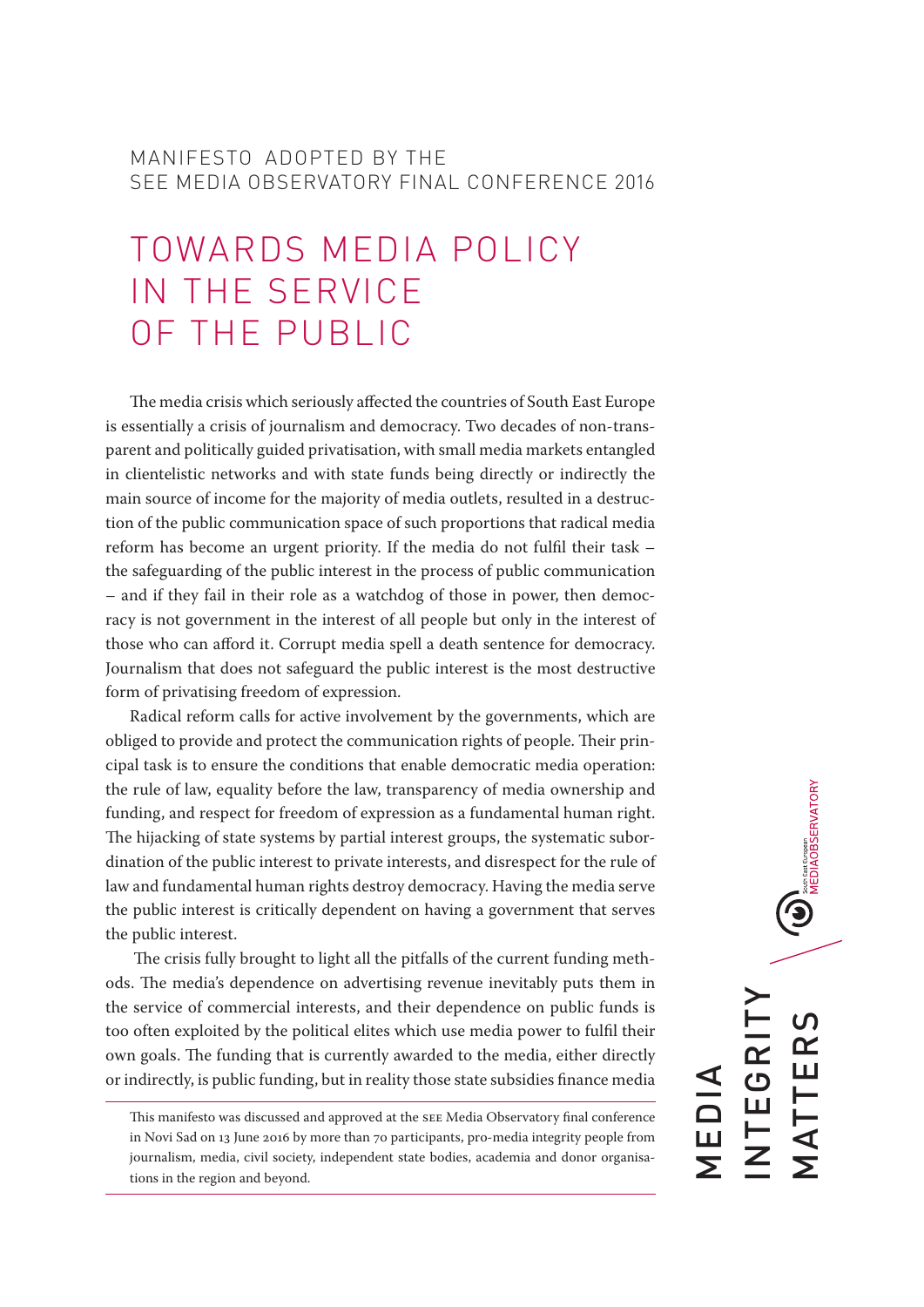owners whose only goal is to increase profit rather than to ensure the quality <sup>5</sup> of public debate. Accordingly, the media subsidy system should be revised, and governments should provide public sources and media policy instruments that would ensure long-term, sustainable operation, development and flourishing of the public and non-profit media.

The public interest in the media field, which was hijacked by media companies, should be reclaimed by the public and should become the guiding principle in the shaping of future media policies geared towards securing media integrity. The media are so important for democracy that their management and operation cannot be left to a small privileged group and cannot be the right of such a privileged minority only. The demand for functioning democracy, freedom and integrity of the media is our right and our duty.

The changes we demand here are systemic and structural in nature. Systemic changes should be based on the rule of law and radical reform of media policies to bring the public interest to the forefront of attention. In demanding reform, we aim to protect journalism as a profession whose sole purpose is to serve the public.

It is a long process and reform should be launched immediately. Structural changes are the supporting pillars at the foundation of system reform.

## WITH THIS MANIFESTO WE DEMAND:

- THE INITIATION OF A RADICAL REFORM of media policy, which should focus on the public interest and media integrity. A first step in this comprehensive reform is a broad public debate which would lay the foundation for the definition and realisation of the public interest in the media field. The definition of the public interest should be a subject of political debate and negotiation between citizens and those who govern the state, to prevent clientelism from obstructing the law-making process and private interests from penetrating the media market disguised as legal norms.
- ACCOUNTABILITY OF POLITICIANS. Citizens should take a critical stance and engage in the political process to demand accountability from politicians who suppress the freedom and integrity of public and other media. The right to freedom of expression and media integrity should be actively protected.
- THE ESTABLISHMENT OF A SYSTEM OF PUBLIC SUBSIDIES FOR MEDIA AND JOURNALISM, which would enable long-term and systematic shaping of alternative models of media financing. The existing direct and indirect media subsidies should be revised to establish to what extent they indeed assure media integrity. The revised mechanisms, along with the new ones shaped in the process, should follow the primary goal of creating conditions that would enable the media to operate in the public interest.

 $\sim$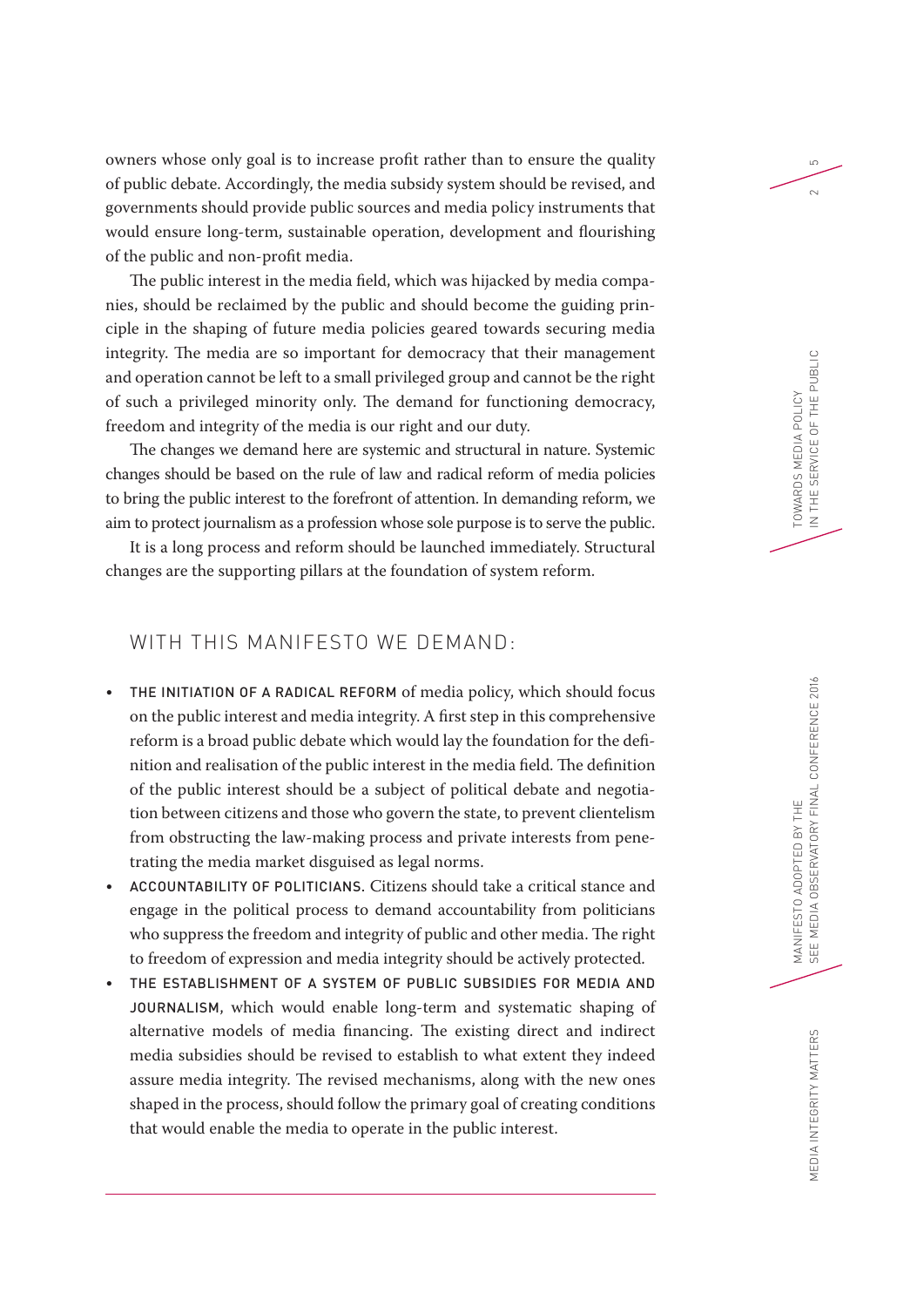- THE UNCOMPROMISING TRANSPARENCY OF MEDIA OWNERSHIP AND OF DIRECT AND INDIRECT PUBLIC FUNDING. To achieve this goal, open-access databases enabling efficient systematisation, analysis and overview of media ownership and public funding are a must. Such databases should clearly list media owners, ownership ties and ties among media owners and centres of political power (political groups, institutions and individual politicians), as well as information on the public funding of the media. The management of such databases should be publicly funded and entrusted to independent experts and civil society through concessions.
- ADEQUATE MECHANISMS FOR EFFICIENT SUPERVISION OF MEDIA POLICY IMPLEMENTATION. Regulatory agencies in the media field should work in the public interest and should be the guardians of media integrity. The members of regulatory bodies should not have conflicts of interest, and before they take up their positions, they should publicly declare their commitment to protecting the public interest. If a regulatory body is unable to fulfil its role and ensure the realisation of the highest media operation standards, it should announce this to the public and request assistance from international organisations to change the circumstances that obstruct its work. The most harmful form of regulation is that in which regulatory bodies fail to deliver on their tasks.
- THE DEFINITION OF CLEAR CRITERIA FOR ALLOCATING PUBLIC FUNDS TO THE MEDIA. Allocation criteria should be strictly based on citizens' communication needs and not on the commercial interests of media owners. All procedures involving subsidies as well as the media's spending of public funds should be transparent and honest, and their basic purpose should be to ensure media integrity. To fight corruption is to fight for democracy.
- THE DEFINITION OF TERMS FOR AWARDING GOVERNMENT-COMMISSIONED ADVERTISEMENTS TO INDIVIDUAL MEDIA OUTLETS. The terms should be transparent and should comply with the rules of public procurement. In countries where the flow of public funds is under exclusive control of political and/or economic elites, and accordingly the transparency and non-discriminatory terms of state-commissioned advertising cannot be ensured, the latter should be prohibited.
- BANNING THOSE MEDIA WITH NON-TRANSPARENT OWNERSHIP STRUCTURE FROM RECEIVING PUBLIC FUNDS, OR ANY OTHER FORM OF SUBSIDIES AND CONCESSIONS. High-integrity media can more easily fight corruption, clientelism, political instrumentalisation and abuse of opinion-leader power.
- THE PROTECTION OF THE PUBLIC SERVICE MEDIA, as the only public good available to citizens in the field of communication.
- THE PREVENTION AND SANCTIONING OF ANY ATTEMPT on the part of various political groups to close down or silence a public media outlet, or to destroy it by denying it public funds, as well as of any attempt at influencing the appointment of management and supervisory boards of the public service

 $\infty$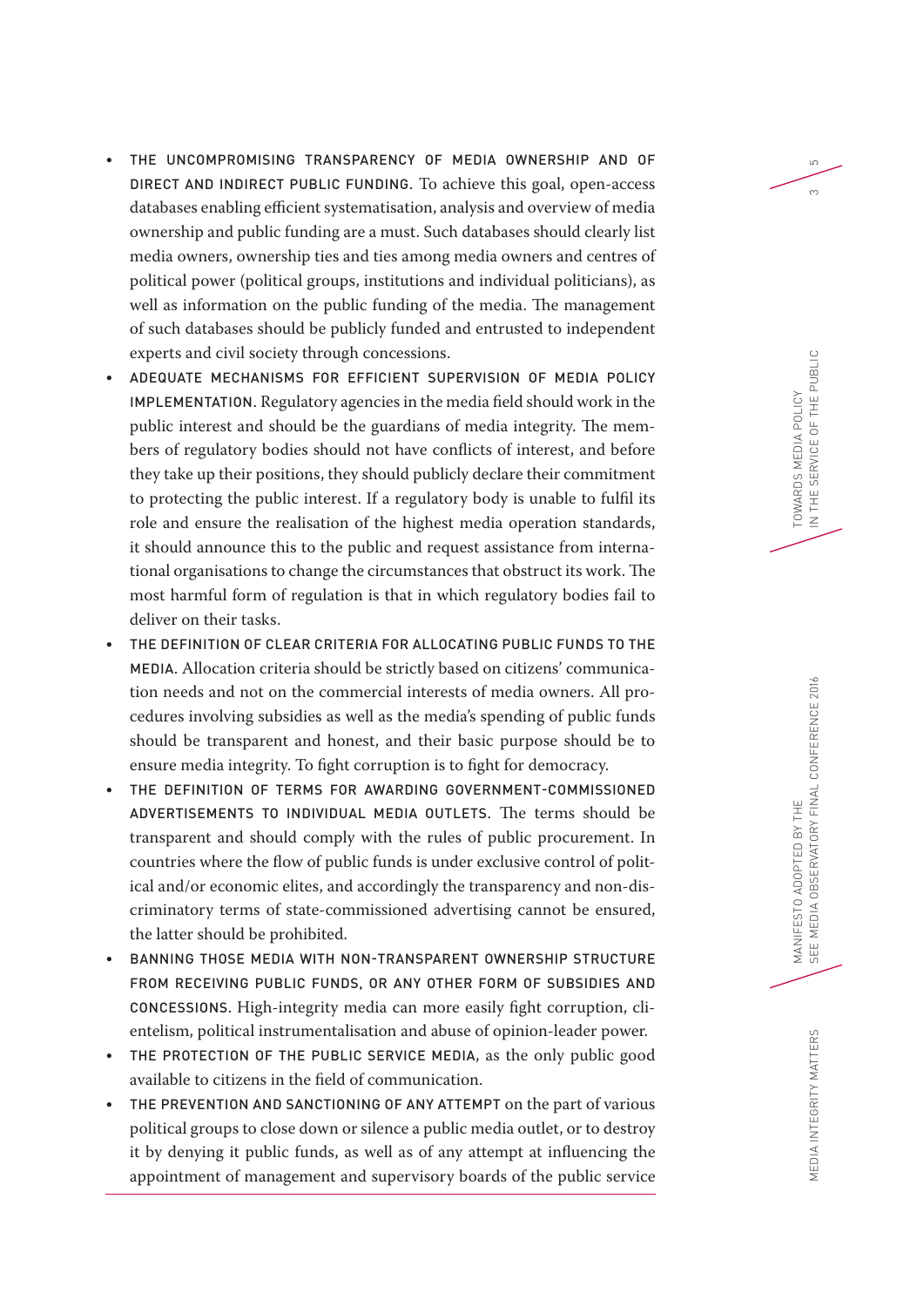media. The public media need to be freed from the yoke of particular polit- <sup>5</sup> ical interests, so that they can regain their central position within a democratic public sphere. To achieve this goal, public media employees should form a progressive coalition with citizens with the aim of protecting media autonomy and integrity.

- A COMPREHENSIVE DEBATE ON JOURNALISM AND JOURNALISTS. The journalists should initiate, within their associations and beyond, a comprehensive debate on who can be considered a journalist and what journalism is, and define what they themselves can do to protect the identity and integrity of their profession.
- SYSTEMATIC FUNDING OF THE EMPLOYMENT OF JOURNALISTS. The precarisation of the journalistic profession threatens media freedom. Precarious journalism is not capable of serving the public interest. Special attention should be devoted to young journalists at the start of their careers. The state should provide stipends and formulate employment policies that would enable safe and encouraging working conditions for young journalists.
- THE LEGAL MECHANISMS TO PROTECT AND STRENGTHEN EDITORIAL AUTON-OMY AND EDITORIAL POSITIONS. An editor is first among equals (journalists) and not an extended hand of executive boards and media owners. The task of the editor is to ensure that media integrity is always at the foundation of journalistic work.
- SYSTEMATIC FUNDING OF QUALITY JOURNALISM AND SUPPORT FOR INVESTI-GATIVE JOURNALISM PROJECTS AND OTHER TYPES OF QUALITY JOURNALISTIC PRODUCTION, which is on the wane on account of rapid commercialisation. In accordance with democratic principles, the basic task of the media is to monitor the centres of political power and to enable citizens to participate in political activities and decision-making processes. A media policy that serves the public interest must support and develop the culture and practice of media integrity. Any media that do not sustain the highest standards of journalistic practices and media management should not receive public subsidies and should not be allowed to use public resources.
- SUPPORT FOR NON-PROFIT LOCAL AND COMMUNITY MEDIA which meet the information needs of local communities. The media crisis had its most disastrous effect on local media and journalism. The shutting down of correspondent offices and deliberate non-coverage of local political events create an environment that breeds corruption. The public interest should be protected on the local, national and international/supranational levels.
- THE ALLOCATION, UNDER FAVOURABLE TERMS, OF PART OF THE BROADCAST-ING SPECTRUM TO LOCAL COMMUNITIES, CIVIL GROUPS AND INITIATIVES which aim to create non-profit media programmes and content.

 $\overline{4}$